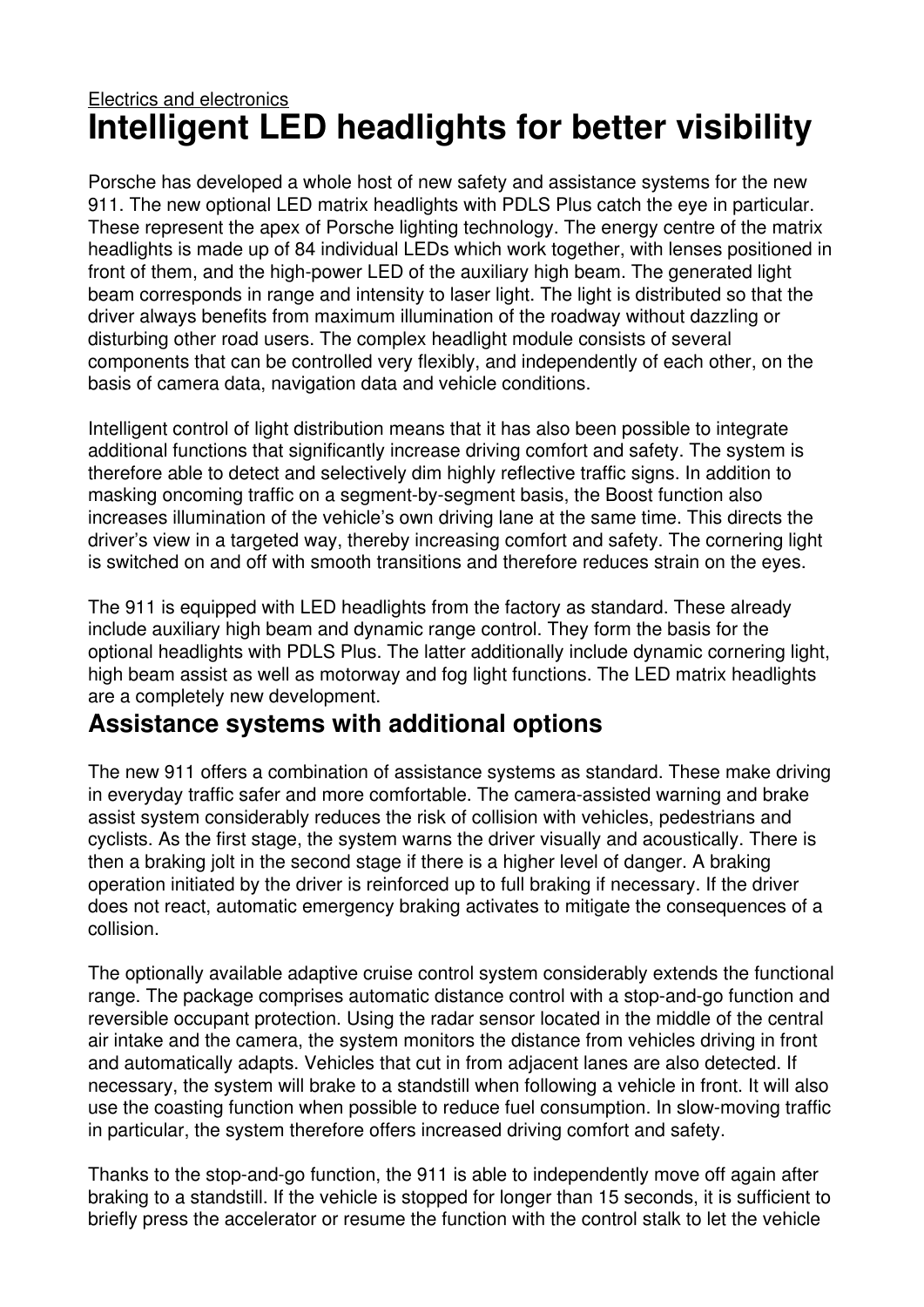move off again. The side windows and slide/tilt sunroof are automatically closed if an emergency braking situation occurs. The reversible belt tensioners for driver and front passenger are also activated.

# **Lane Keeping Assist with traffic sign recognition**

Lane changes on roads with multiple lanes are among the most common risk situations. The optional Lane Keeping Assist is camera-based and reacts with steering assistance if the driver changes lane without indicating. The system ensures greater comfort and considerably improves safety on long-distance journeys in particular. In addition to steering assistance, an additional acoustic warning can be activated in the PCM. The system is active in the speed range between 65 and 250 km/h.

Lane Keeping Assist is combined with a traffic sign recognition function. This makes use of the same camera and detects permanent and temporary speed displays as well as "no overtaking" signs and indirect restrictions related to place name signs, for example. Operation of the traffic sign recognition function is situation-dependent and makes use of other vehicle systems. For example, it takes into account wet conditions based on information from the rain sensor and displays weather-dependent speed limits. In order to offer greater safety when driving on unknown and twisting country roads, the system displays direction information on the instrument cluster display before sharp bends.

### **Lane Change Assist with visual warning**

The further-developed Lane Change Assist function can be used in addition to Lane Keeping Assist. This system uses a radar sensor to detect the distance and speed of the following traffic in the adjacent lanes. If the system determines that the speed and distance of following vehicles are too critical for a lane change, a visual warning is displayed in the left or right exterior mirror. The system can detect vehicles in a distance range up to 70 metres and is active in a speed range between around 15 and 250 km/h.

## **New: Night Vision Assist with thermal imaging camera**

Using an intelligent thermal imaging camera, Night Vision Assist detects persons and animals in darkness and shows them to the driver. The system has a range of up to 300 metres. The electronic system is able to classify the respective heat source and to distinguish between an animal and parked motorcycle with a warm engine, for example. Night Vision Assist is deactivated in built-up areas in order to prevent false warnings such as may be caused by dogs on a lead on the pavement, for instance. In combination with the optional LED matrix headlights, the detected persons or animals are also marked by brief flashing.

## **From ParkAssist to Surround View**

Assistance systems make manoeuvring and parking with the new 911 much easier. The front and rear ParkAssist – now fitted as standard – supports the driver with visual and acoustic warnings. This function uses ultrasonic sensors located at the front and rear of the vehicle. ParkAssist can also be optionally supplemented with a reversing camera. This guides the driver by displaying a colour camera image on the PCM with dynamic guide lines and distances from potential obstacles. ParkAssist with optional Surround View additionally calculates a 360° top view from four individual cameras. The PCM display now includes significantly sharper resolution, almost twice as high as it has been in previous models.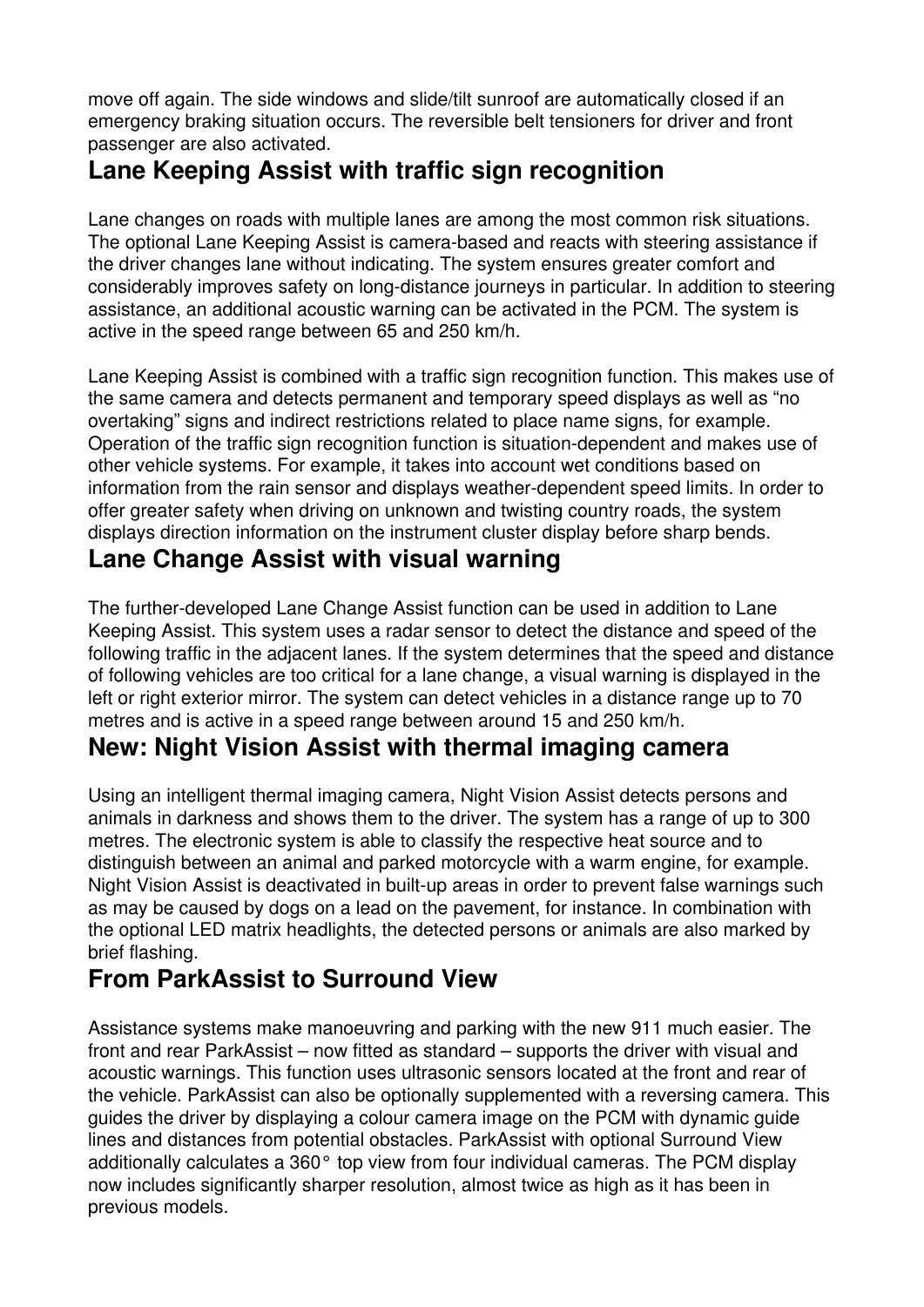# **New PCM with simplified operation**

The new Porsche Communication Management (PCM) with online navigation makes it much easier to control the extended Infotainment functions. Numerous vehicle functions that were previously operated via the instrument cluster or centre console can now be configured in a graphically attractive way via the 10.9-inch touchscreen display of the PCM in the new 911. Map data for most European countries is pre-installed. Perspective map views and 3D navigation maps are available in many cases.

The system is intuitive to use and can be adapted to suit personal tastes. Using predefined tiles, drivers have a quick and easy way to create their own home screen including their preferred functions, such as favourite radio stations, sat nav destinations, telephone numbers, or the sports exhaust activation function. An information widget can be added to the right-hand side of the screen, enabling users to access other functions in the PCM. For instance, the interactive area in the middle of the screen can be used to display the satnav, while the right-hand side is used for the phone function.

It is possible to navigate through the menus with just a few finger taps and swipe movements. Just as on a smartphone or tablet, scrolling is performed by simple swiping with a finger tip. The new PCM is also capable of pinch-in and pinch-out operations or display rotation with two fingers. As an additional feature, the display can recognise handwriting: navigation destinations can simply be written on the screen. Many of the PCM functions can be conveniently used by means of the online-supported voice control function, fitted as standard.

## **Choice of three sound systems**

In addition to the standard Sound Package Plus, sound systems from BOSE® and Burmester® are still offered for the new 911. With twelve speakers and a total output of 570 watts, the optional BOSE® Surround Sound-System offers an extremely balanced and true sound experience. The top system remains the Burmester® High-End Surround Sound System, also with twelve speakers and a total output of 855 watts.

### **Apps and services from Connect Plus**

The new 911 features 100% connectivity. The many different options are part of Porsche Connect Plus, which comes as standard. Using the Porsche Communication Management (PCM) system, the driver can now access Amazon Music, Smart Home functions from the service provider Nest and Radio Plus, an intelligent combination of conventional reception and web radio. Thanks to the integrated LTE-capable SIM card, the new 911 is permanently online. This function is also included in the standard equipment. Also fitted as standard: the Porsche Connect app with simplified operator guidance for the central Connect functions.

Radio Plus is a further new feature. This service with integrated web radio function means that a favourite radio station has practically an unlimited range if the chosen station offers an online radio channel. If the sports car leaves the range for terrestrial reception via FM or digital radio, the system automatically switches to online streaming. The 911 features the improved "seamless" changeover function for the first time, so that it is practically impossible to hear the change in broadcasting source.

### **Online-navigation using swarm-based data**